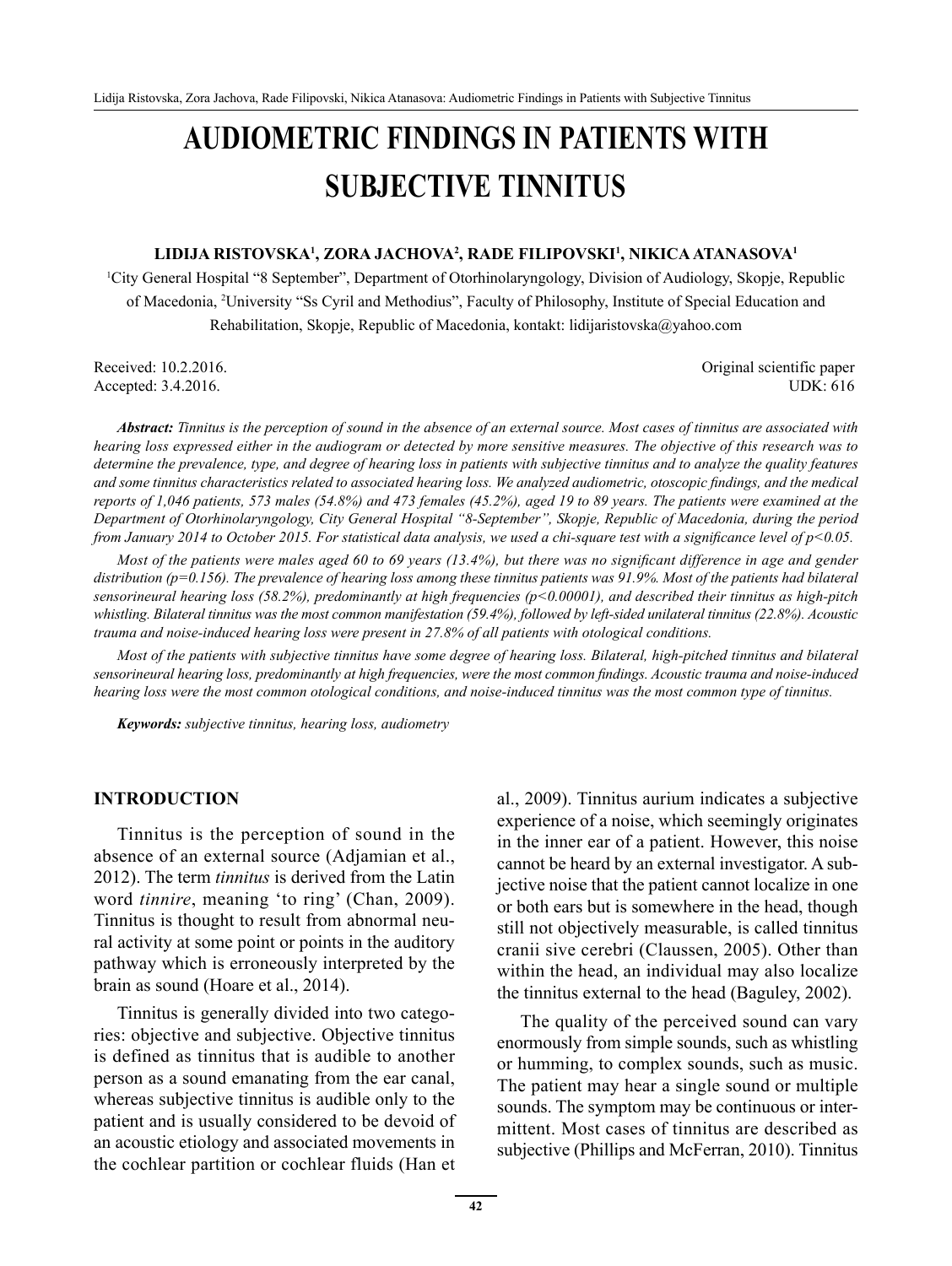symptoms are referred to as a chronic condition when they last longer than six months (Zeman et al., 2012).

Most cases of tinnitus are associated with hearing loss expressed either in the audiogram or putatively detected by more sensitive measures (Roberts et al., 2013). Approximately 90 % of evaluated tinnitus patients have some degree of hearing loss (Folmer, 2002). Tinnitus may precede or follow the onset of a hearing loss, or the two may occur simultaneously (Singh, 2014). The overall prevalence of tinnitus among adults in the United States has been estimated to be 25.3% (Shargorodsky et al., 2010).

### **OBJECTIVES**

The objectives of this study were to determine the prevalence, type, and degree of hearing loss in patients with subjective tinnitus and to analyze the quality features and some tinnitus characteristics related to associated hearing loss.

### **HYPOTHESES**

According to the results from previous studies and the objectives of this research, we formulated the following hypotheses:

- H1: Most of the patients with subjective tinnitus have some degree of hearing loss.
- H2: Bilateral tinnitus and bilateral sensorineural hearing loss, predominantly at high frequencies are the most common.
- H3: The most common type of tinnitus is noiseinduced high-pitch tinnitus.

#### **RESEARCH METHODS**

This retrospective study included 1,046 patients (573 males and 473 females), aged 19 to 89 years, examined at the Department of Otorhinolaryngology, Division of Audiology, City General Hospital "8 September", Skopje, Republic of Macedonia. Ear, nose and throat examination and pure-tone audiometry were performed during the period from January 2014 to October 2015. Inclusion criteria were the presence of subjective tinnitus in adults and audiological evaluation. Cases of both acute and chronic tinnitus were included, with tinnitus lasting at least five minutes. We analyzed the audiometric, otoscopic findings and medical reports of the patients. Puretone audiometry was performed with a Bell Plus (Inventis) audiometer and Telephonics TDH-39 supra-aural headphones in a sound-proof booth. The hearing threshold was determined at the following frequencies: 125, 250, 500, 1000, 2000, 3000, 4000, 6000 and 8000 Hz. Normal hearing was defined as thresholds ≤20 dB hearing level (HL) at audiometric frequencies from 125 to 8000 Hz, and a pathological audiogram was defined as an audiogram with a hearing threshold of >20 dB at any of the frequencies. For statistical data analysis, we used a chi-square test with a significance level of p<0.05.

Protocol number of ethical approval: 4300/2014.

#### **RESULTS AND DISCUSSION**

The total number of patients in our study was 1,046, 573 males (54.8%) and 473 females (45.2%), with a wide age range, from 19 to 89 years. We displayed sample distribution according to age and gender (Table 1). Most of the patients were males aged between 60 and 69 years (13.4%), but there was no significant difference in age and gender distribution ( $\gamma^2 = 9.319$ , df=6, p=0.156).

| Age           | <b>Males</b> | $\frac{0}{0}$ | <b>Females</b> | $\frac{0}{0}$ | <b>Total</b> | $\frac{0}{0}$ |  |
|---------------|--------------|---------------|----------------|---------------|--------------|---------------|--|
| 19-29 years   | 41           | 3.9           | 40             | 3.8           | 81           | 7.7           |  |
| 30-39 years   | 69           | 6.6           | 45             | 4.3           | 114          | 10.9          |  |
| 40-49 years   | 99           | 9.5           | 63             | 6             | 162          | 15.5          |  |
| 50-59 years   | 111          | 10.6          | 108            | 10.3          | 219          | 20.9          |  |
| $60-69$ years | 140          | 13.4          | 118            | 11.3          | 258          | 24.7          |  |
| 70-79 years   | 88           | 8.4           | 86             | 8.2           | 174          | 16.6          |  |
| 80-89 years   | 25           | 2.4           | 13             | 1.2           | 38           | 3.6           |  |
| $p=0.156*$    |              |               |                |               |              |               |  |
| Total         | 573          | 54.8          | 473            | 45.2          | 1046         | 100           |  |

**Table 1.** *Sample distribution according to age and gender* 

\* chi-square test

Our results are similar to other authors' findings. Nondahl et al. (2010) reported a 10-year cumulative incidence of tinnitus that was higher for men than for women. Steinmetz et al. (2009), in workers exposed to excessive noise, also found more prevalent tinnitus in males than females. Patients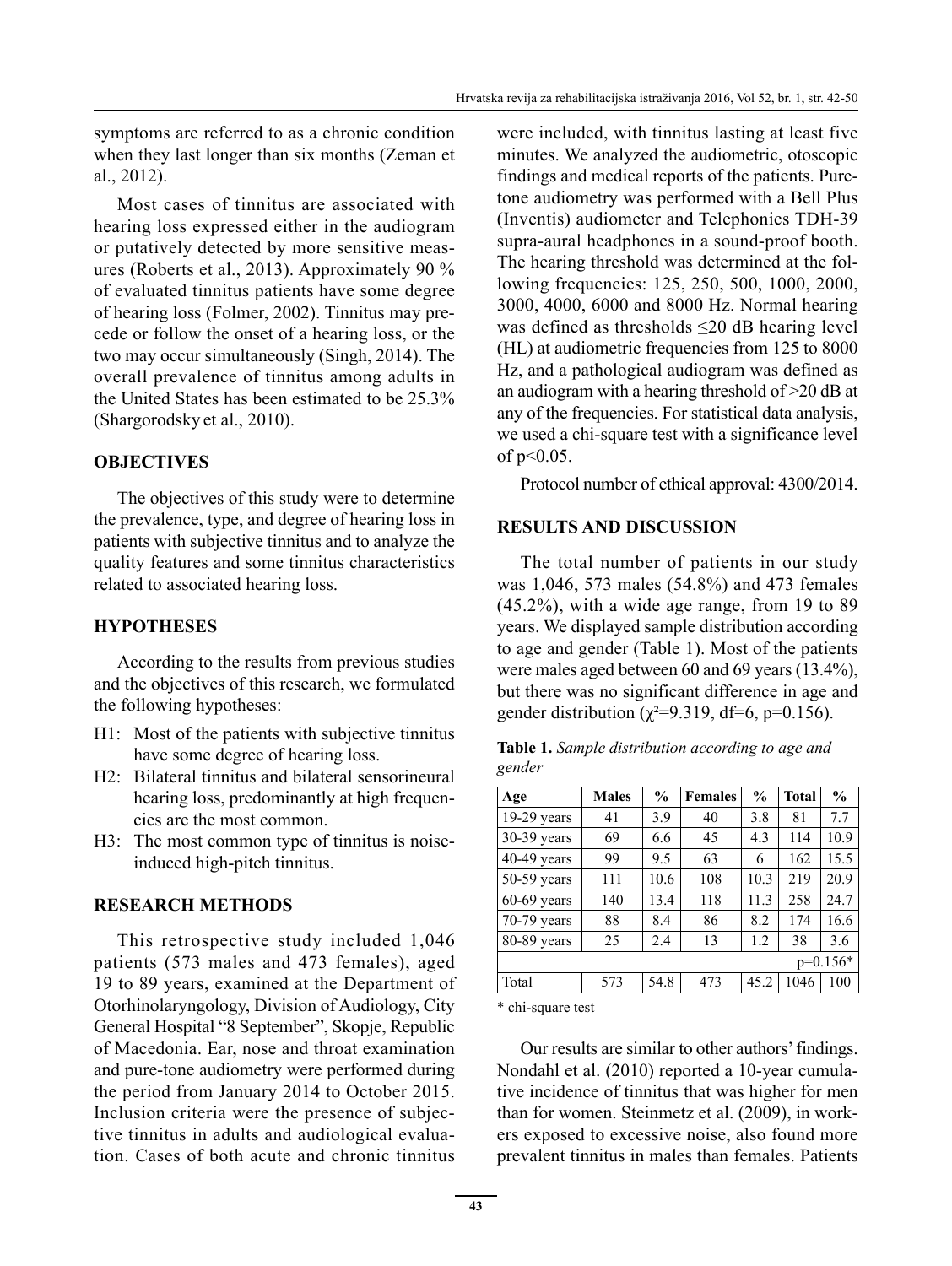with posttraumatic noise-related tinnitus were more frequently male (Kreuzer et al., 2012). The higher prevalence of tinnitus in men than women can be explained by the fact that males are more exposed to excessive noise (in military service, workplaces, noisy hobbies) than females.

 Most of the patients in our study were aged between 60 and 69 years. In a study conducted by Shargorodsky et al. (2010), the prevalence of tinnitus also increased with age until the age of 60-69 years, after which it decreased with increasing age. Prevalence of tinnitus clearly increases with age, and this does not seem to be influenced by noise exposure (Heller, 2003). Although it can occur at any age, chronic tinnitus is more common in the senior years, when hearing is often impaired at frequencies above 2-4 kHz (Roberts et al., 2010). The increase of tinnitus incidence among older people is explainable considering some aspects of elderly patients: the high prevalence of sensorineural hearing loss in this group, the presence of diseases accompanied by an increasing use of medications, and finally changes in life that may bring on changes in mood, depression, and anxiety (Salvago et al., 2012).

We displayed tinnitus localization in all patients (Table 2). Most of the patients had bilateral tinnitus (59.4%). Unilateral tinnitus was more common in the left ear (59.5% of all cases of unilateral tinnitus). Twenty-five patients (2.4%) described their tinnitus as non-lateralized, i.e. present in the head.

| Localization | <b>Males</b> | $\frac{0}{0}$ | <b>Females</b> | $\frac{0}{0}$ | <b>Total</b> | $\frac{0}{0}$ |
|--------------|--------------|---------------|----------------|---------------|--------------|---------------|
| Right ear    | 80           | 7.6           | 82             | 7.8           | 162          | 15.5          |
| Left ear     | 121          | 11.6          | 117            | 11.2          | 238          | 22.8          |
| Both ears    | 361          | 34.5          | 260            | 24.9          | 621          | 59.4          |
| In the head  | 11           | 11            | 14             | 1.3           | 25           | 2.4           |
| Total        | 573          | 54.8          | 473            | 45.2          | 1046         | 100           |

**Table 2.** *Tinnitus localization in all tinnitus patients*

A total of 400 patients had unilateral tinnitus (Figure 1). Most of them had hearing loss in both ears (25.2%), but there was a higher prevalence on the side with greater hearing loss. There were no cases of tinnitus in a normal hearing ear and hearing loss in the contralateral ear.

In terms of tinnitus localization, many authors reported similar results. According to Henry et al.



**Figure 1.** *Presence of hearing loss in patients with unilateral tinnitus*

(2010), tinnitus is bilateral in most cases. Newall et al. (2001) reported symptoms in both ears in 48% of tinnitus sufferers. Steinmetz et al. (2009) also found more prevalent bilateral tinnitus in their study. Axelsson and Prasher (2000) concluded that tinnitus was most often bilateral, but much more common in the left ear than in the right. Nicolas-Puel et al. (2006) also reported more frequent leftsided tinnitus. A small percentage of the patients in our study described their tinnitus as non-lateralized, present in the head. Tinnitus cranii may be confused with bilaterally symmetrical tinnitus aurium (Singh, 2014).

In our study, a total of 961 patients (91.9%) had pathological audiograms and 85 (8.1%) had normal hearing. Fifty-four patients (5.6%) had pathological audiograms only in the right ear, 70 (7.3%) had pathological audiograms only in the left ear, and 837 patients (87.1%) had pathological audiograms in both ears. Out of a total of 2,092 audiograms, 1,798 (86%) were pathological, 891 (42.6%) in the right ear and 907 (43.4%) in the left ear. A total of 294 audiograms (14%) were not pathological, 155 (7.4%) in the right ear and 139 (6.6%) in the left ear.

The estimated prevalence of hearing loss among tinnitus patients in our study was similar to previously reported prevalence rates. The percentage of tinnitus patients without hearing impairment varies from 8% for individuals with pure-tone thresholds ≤20 dB HL for all standard audiometric frequencies up to 8 kHz, to about 30% for patients with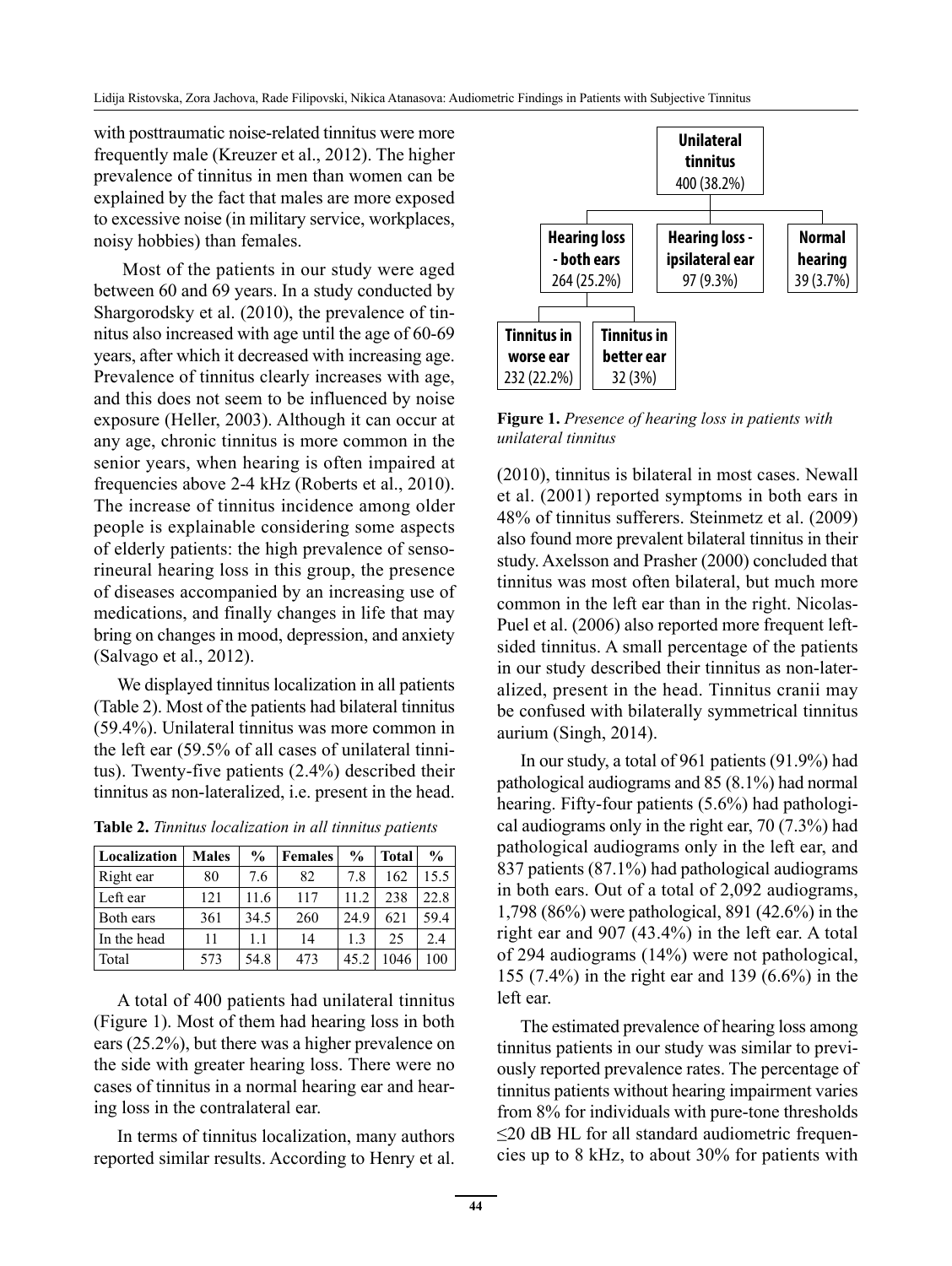average thresholds at 1, 2, 4, and 6 kHz  $\leq$ 25 dB HL (Vernon and Meikle, 2000, according to Fabijańska et al., 2012).

We determined hearing thresholds at frequencies from 125 to 8000 Hz. Normal hearing thresholds have long been regarded as an indicator of the absence of cochlear damage (Epp et al., 2012). Hearing loss at higher frequencies can contribute to manifestations of tinnitus. Even small changes in thresholds (<20 dB HL), at any audiometric frequencies, can have implications for the onset of tinnitus. Whether tinnitus without hearing loss exists is debatable, and it is more likely that all tinnitus sufferers have some degree of hearing loss at much higher frequencies (Adjamian et al., 2012, Lockwood et al., 2002). One can hypothesize that possible causes of tinnitus in patients with normal audiograms in the conventional region (up to 8 kHz) may be linked to cochlear impairment in the most basal region, which is routinely not tested by extended high-frequency audiometry, and/or to subclinical outer hair cells damage corresponding to the conventional frequency region (Fabijańska et al., 2012). Schaette and McAlpine (2011) provided direct physiological evidence of "hidden hearing loss". In the absence of elevated hearing thresholds, they demonstrated how activity-dependent neuronal plasticity in response to hidden hearing loss could lead to pathological activity patterns in the auditory brainstem that potentially trigger the development of tinnitus. A subtile cochlear problem may exist in tinnitus patients before it is definitively noticed on an audiogram (Ishak et al., 2013). Obviously, there is a need to perform extended high-frequency audiometry in tinnitus patients with normal hearing at standard pure-tone audiometry.

We recorded the degree of hearing loss in the worse ear in all tinnitus patients. We calculated the pure tone average at low-mid frequencies, speech frequencies, and high frequencies (Table 3). The hearing thresholds were ≤20 dB hearing level in 477 patients (45.6%) at low-mid frequencies (pure tone average at 500, 1000, or 2000 Hz), 236 patients (22.6%) at speech frequencies (pure tone average at 500, 1000, 2000, and 4000 Hz), and 133 patients (12.7%) at high frequencies (pure tone average at 3000, 4000, and 6000, or 8000 Hz). A total of 569 patients (54.4%) had hearing thresholds >20 dB at low-mid frequencies, 810 patients (77.4%) at speech frequencies, and 913 patients (87.3%) had hearing loss at high frequencies.

Most of the patients had hearing loss at high frequencies. There was a significant difference in the number of patients with hearing loss at high frequencies, low-mid frequencies, and speech frequencies ( $\chi^2$ =302.6704, df=2, p<0.00001).

Low-mid and high frequency hearing impairment was defined similarly to Shargorodsky et al. (2010).

Most of the patients in our study had some degree of hearing loss. The primary cause of tinnitus is thought to be hearing loss (Hoare et al., 2012). The most common otological conditions were acoustic trauma, NIHL, and presbycusis. Our results are similar to the results of other studies. The most common causes of tinnitus include noise exposure, aging (presbycusis), medications,

| Degree of hearing loss | <b>Low-mid frequencies</b> | <b>Speech frequencies</b> | <b>High frequencies</b> |
|------------------------|----------------------------|---------------------------|-------------------------|
|                        | No. (%)                    | No. (%)                   | No. (%)                 |
| $0-20$ dB HL           | 477 (45.6)                 | 236(22.6)                 | 133(12.7)               |
| $21-40$ dB HL          | 373 (35.7)                 | 456 (43.6)                | 286 (27.3)              |
| $41-60$ dB HL          | 128 (12.2)                 | 219(20.9)                 | 275 (26.3)              |
| $61-95$ dB HL          | 64(6.1)                    | 128(12.2)                 | 314(30)                 |
| $>95$ dB HL            | 4(0.4)                     | 7(0.7)                    | 38(3.6)                 |
| Total                  | 1046(100)                  | 1046(100)                 | 1046 (100)              |
| Total (0-20 dB HL)     | 477 (45.6)                 | 236(22.6)                 | 133(12.7)               |
| Total $(>20$ dB HL)    | 569 (54.4)                 | 810 (77.4)                | 913 (87.3)              |
|                        |                            |                           | $p<0.00001*$            |
| Total                  | 1046 (100)                 | 1046 (100)                | 1046 (100)              |

**Table 3.** *Degree of hearing loss in tinnitus patients*

\* chi-square test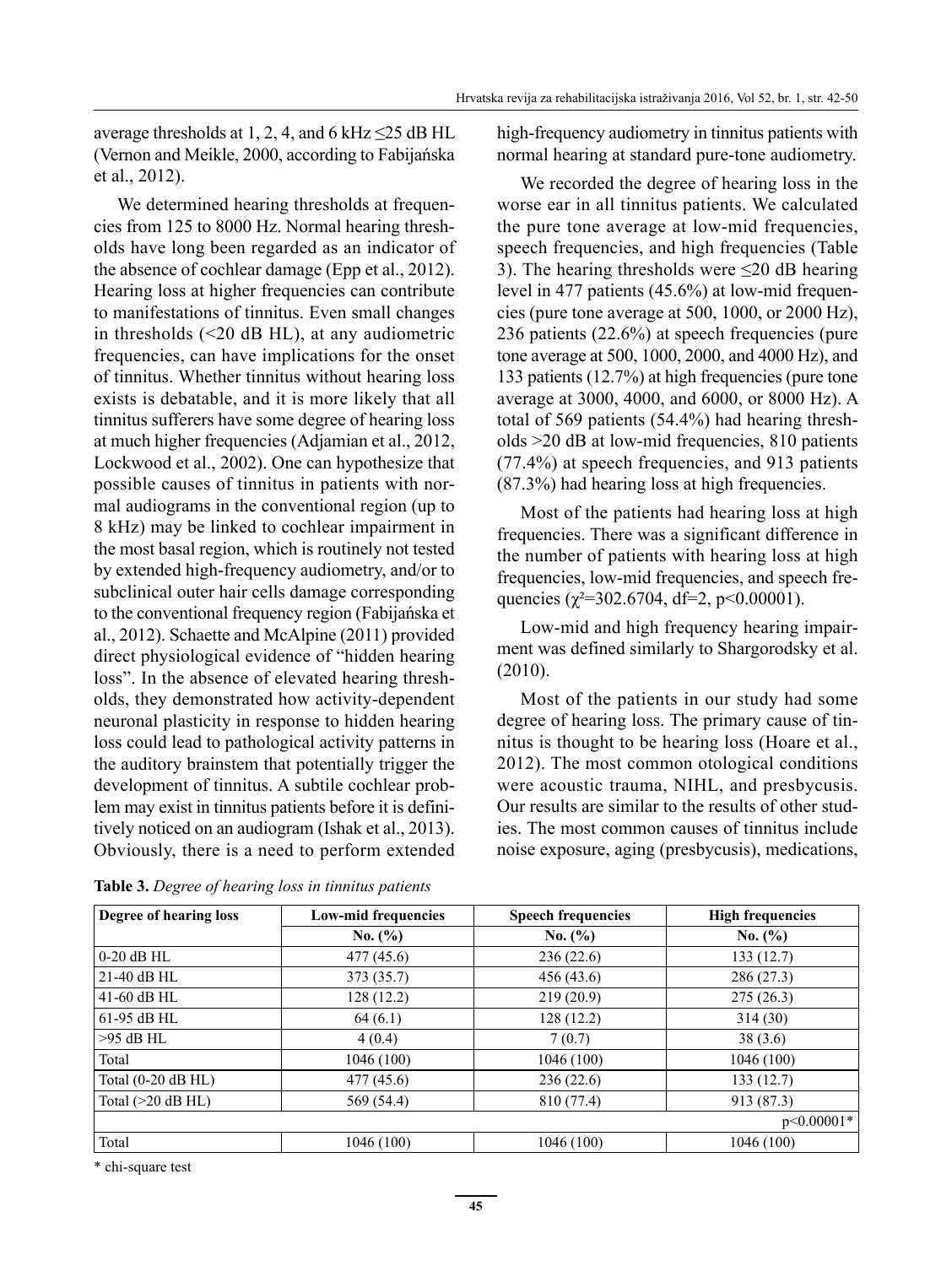head injury, middle-ear disease (such as otosclerosis) and Ménière's disease (Preece et al., 2003, Brozoski et al., 2002). Chronic noise exposure is the main cause of tinnitus (Salvago et al., 2012, Axelsson and Prasher, 2000, Nicolas-Puel et al., 2002). In a sample with exposure to impulse noise during shooting practice, Rezaee et al. (2012) reported post-exposure tinnitus in more than 60% of military personnel. Most clinical cases of noise-induced tinnitus are chronic in nature, lasting months to years (Kaltenbach, 2000).

Taking into account that tinnitus can significantly affect the quality of life and the complexity of tinnitus management, we would like to emphasize the fact that the most common type of tinnitus was noise-induced tinnitus in patients with histories of excessive noise exposure, particularly in occupational settings, and to highlight the importance of prevention of noise-induced hearing loss either in occupational, or non-occupational settings.

With the intention of finding a correlation between tinnitus quality and type of hearing loss, we displayed the otological conditions present in tinnitus patients (Table 4). In some cases, there was no single otological condition, or there were different causes of hearing loss, so we classified them according to type of hearing loss. Some patients reported hearing more than one type of sound, tonal tinnitus, atonal tinnitus, insect noise, etc. We displayed the quality of the dominant tinnitus sound, the sound most frequently heard. The most common otological conditions were acoustic trauma and noise-induced hearing loss (NIHL).

In the group with otological conditions, we included one patient with ototoxicity, hearing loss, and tinnitus after aminoglycozide antibiotic therapy. We cannot separately display cases of drug-related tinnitus because more patients classified in other groups used drugs such as salicylates, nonsteroidal anti-inflamatory medications, loop diuretics, etc.

 In terms of the tinnitus quality, most of the patients described their tinnitus as high-pitch whistling. They experienced stable, nonpulsatile tinnitus.

Nonpulsatile tinnitus is almost always subjective (Weissman and Hirsch, 2000). Martines et al. (2010) reported high-pitched tinnitus in most cases, associated with high-frequency hearing loss. Many authors reported that noise-induced tinnitus was most often tonal and high pitched (Axelsson and Prasher, 2000, Nicolas-Puel et al., 2006, Ristovska et al., 2015). It is accepted that there is a statistically significant association between high-pitched tinnitus and high-frequency sensorineural hearing loss. When subjects match their tinnitus pitch to a pure tone, most of the matches are at frequencies at which hearing is impaired (Salvago et al., 2012). Low-tone tinnitus (at and below 750 Hz) is more frequently found in Ménière's disease and

| Otological condition/ type of hearing loss      | whistling   | buzzing    | hissing     | cricket-like | water running | <b>Total</b> |
|-------------------------------------------------|-------------|------------|-------------|--------------|---------------|--------------|
|                                                 | No. $(\% )$ | No. (%)    | No. $(\% )$ | No. (%)      | No. $(\% )$   | No. $(\% )$  |
| Acoustic trauma/NIHL                            | 224(21.4)   | 43 $(4.1)$ | 16(1.5)     | 7(0.7)       | 1(0.1)        | 291 (27.8)   |
| Presbycusis                                     | 135(12.9)   | 47(4.5)    | 14(1.3)     | 13(1.2)      | 10(1)         | 219 (20.9)   |
| Otitis media                                    | 17(1.6)     | 14(1.3)    | 2(0.2)      |              |               | 33(3.2)      |
| Sudden sensorineural hearing loss               | 3(0.3)      | 10(1)      | 1(0.1)      |              |               | 14(1.3)      |
| Tympanic membrane perforation                   | 1(0.1)      | 3(0.3)     | 2(0.2)      |              | 2(0.2)        | 8(0.8)       |
| Otosclerosis                                    |             | 5(0.5)     |             |              |               | 5(0.5)       |
| Ménière's disease                               |             | 2(0.2)     |             |              |               | 2(0.2)       |
| Ototoxicity                                     | 1(0.1)      |            |             |              |               | 1(0.1)       |
| Cerumen impaction                               |             |            |             | 1(0.1)       |               | 1(0.1)       |
| Mixed hearing loss (different etiology)         | 82(7.8)     | 110(10.5)  | 3(0.3)      | 1(0.1)       | 4(0.4)        | 200(19.1)    |
| Sensorineural hearing loss (different etiology) | 133(12.7)   | 37(3.5)    | 5(0.5)      | 1(0.1)       | 1(0.1)        | 177(16.9)    |
| Conductive hearing loss (different etiology)    | 1(0.1)      | 7(0.7)     |             |              | 2(0.2)        | 10(1)        |
| Normal hearing                                  | 53 $(5.1)$  | 23(2.2)    | 4(0.4)      | 4(0.4)       | 1(0.1)        | 85(8.1)      |
| Total                                           | 650(62.1)   | 301(28.8)  | 47(4.5)     | 27(2.6)      | 21(2)         | 1046(100)    |

**Table 4.** *Otological conditions and tinnitus quality*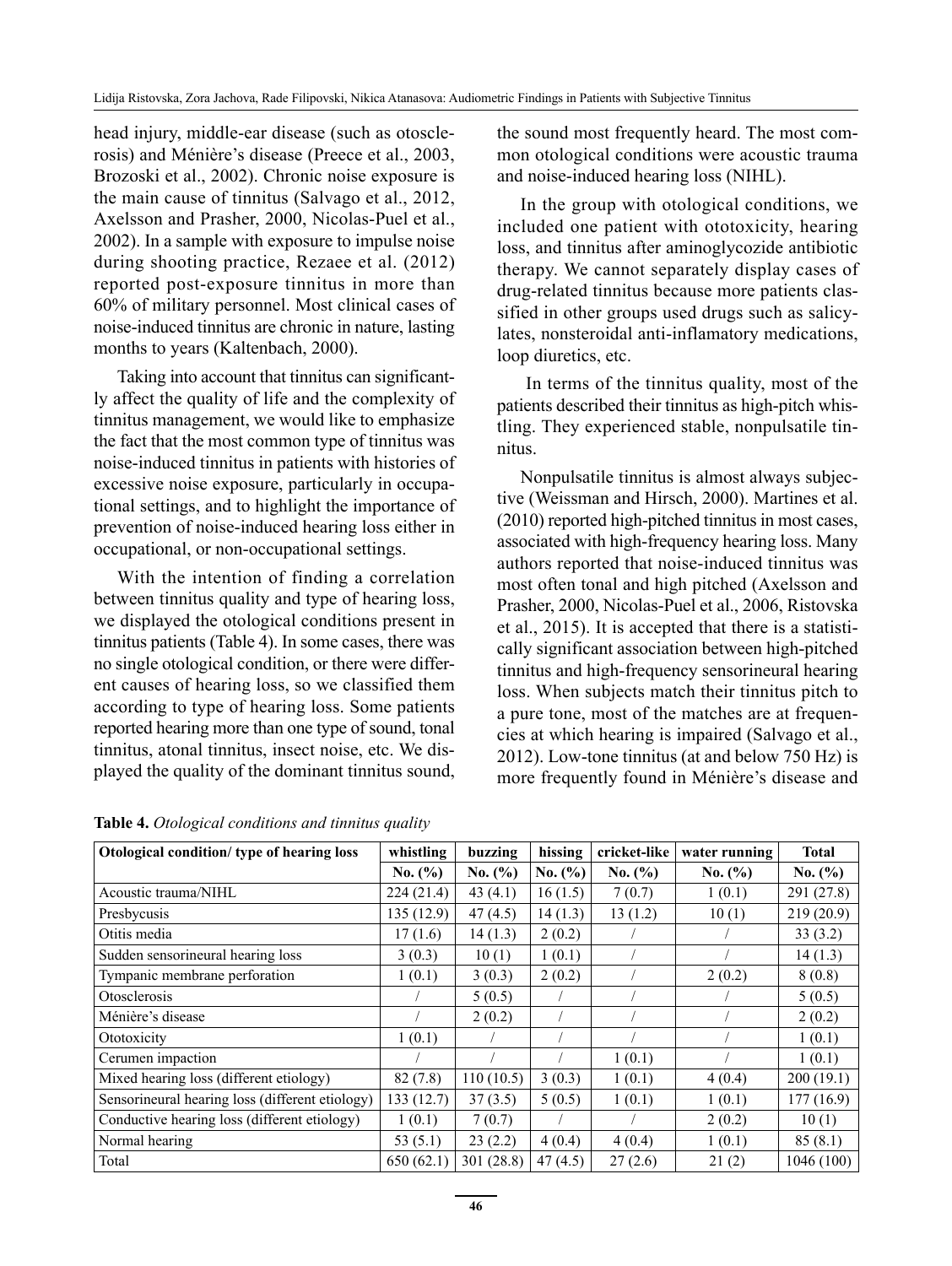| <b>Type of</b>                  | Right ear | Left ear   | <b>Both ears</b> | In the head<br>No. (%) | <b>Total</b><br>No. (%) |
|---------------------------------|-----------|------------|------------------|------------------------|-------------------------|
| hearing loss                    | No. (%)   | No. (%)    | No. (%)          |                        |                         |
| Conductive (ipsilateral ear)    | 13(1.2)   | 10(1)      |                  |                        | 23(2.2)                 |
| Conductive (both ears)          | 1(0.1)    | 1(0.1)     | 18(1.7)          |                        | 20(1.9)                 |
| Sensorineural (ipsilateral ear) | 25(2.4)   | 43(4.1)    |                  |                        | 68 (6.5)                |
| Sensorineural (both ears)       | 69(6.6)   | 95(9.1)    | 433 (41.4)       | 12(1.1)                | 609(58.2)               |
| Mixed (ipsilateral ear)         | 30(2.9)   | 31(3)      |                  |                        | 61(5.8)                 |
| Mixed (both ears)               | 6(0.6)    | 29(2.8)    | 84 (8)           | 4(0.4)                 | 123(11.8)               |
| Conductive/Sensorineural        |           |            | 2(0.2)           |                        | 2(0.2)                  |
| Conductive/Normal hearing       |           |            | 9(0.9)           |                        | 9(0.9)                  |
| Sensorineural/Mixed             |           |            | 30(2.9)          | 1(0.1)                 | 31(3)                   |
| Sensorineural/Normal hearing    |           |            | 13(1.2)          | 1(0.1)                 | 14(1.3)                 |
| Mixed/Normal hearing            |           |            | 1(0.1)           |                        | 1(0.1)                  |
| Normal hearing                  | 18(1.6)   | 29(2.8)    | 31(3)            | 7(0.7)                 | 85(8.1)                 |
| Total                           | 162(15.5) | 238 (22.8) | 621(59.4)        | 25(2.4)                | 1046 (100)              |

**Table 5.** *Type of hearing loss and tinnitus localization*

some other cochleoapical disorders, and middletone tinnitus (1-2 kHz) more often is demonstrated in such diseases as otosclerosis (Claussen, 2005). Tinnitus generated in the middle ear is relatively rare, but it does occur. Sensorineural tinnitus is thought to be the most common form of tinnitus, mainly because noise exposure is so commonly associated with tinnitus onset, and the damage caused by noise is cochlear (Henry et al., 2005). All patients with sudden sensorineural hearing loss examined at our department experienced tinnitus. Some authors reported 80% prevalence of tinnitus in sudden deafness cases (Barreto et al., 2012).

Besides otological disorders, there are other conditions contributing to subjective tinnitus onset. Various metabolic abnormalities may be associated with tinnitus: hypothyroidism, hyperthyroidism, hyperlipidemia, anemia, and vitamin  $B_{12}$  or zinc deficiency; neurologic disorders such as multiple sclerosis and head injury (Crummer and Hassan, 2004). Tinnitus may arise as a result of a number of infectious sources, such as Lyme disease, meningitis, or syphilis (Chan, 2009).

Because some patients had bilateral hearing loss and unilateral tinnitus, we analyzed the types of hearing loss and tinnitus localization (Table 5). The most common type of tinnitus was bilateral tinnitus. It was present in 621 patients (59.4%). A total of 609 patients (58.2%) had bilateral sensorineural hearing loss. In cases with unilateral tinnitus, we displayed only the type of hearing loss in the ipsilateral ear, and in cases with bilateral tinnitus or tinnitus in the head, we recorded the type of hearing loss in both ears, either the same type, or a different type in each ear.

In terms of the tinnitus localization, most of the patients had bilateral tinnitus and bilateral sensorineural hearing loss (41.4%). Andersson et al. (2001) also reported sensorineural hearing loss in most tinnitus patients.

#### **CONCLUSION**

Most of the patients with subjective tinnitus have some degree of hearing loss. Bilateral, highpitched tinnitus and bilateral sensorineural hearing loss, predominantly at high frequencies, were the most common. Acoustic trauma and noise-induced hearing loss, particularly in occupational settings, were the most common otological conditions, and noise-induced tinnitus was the most common type of tinnitus.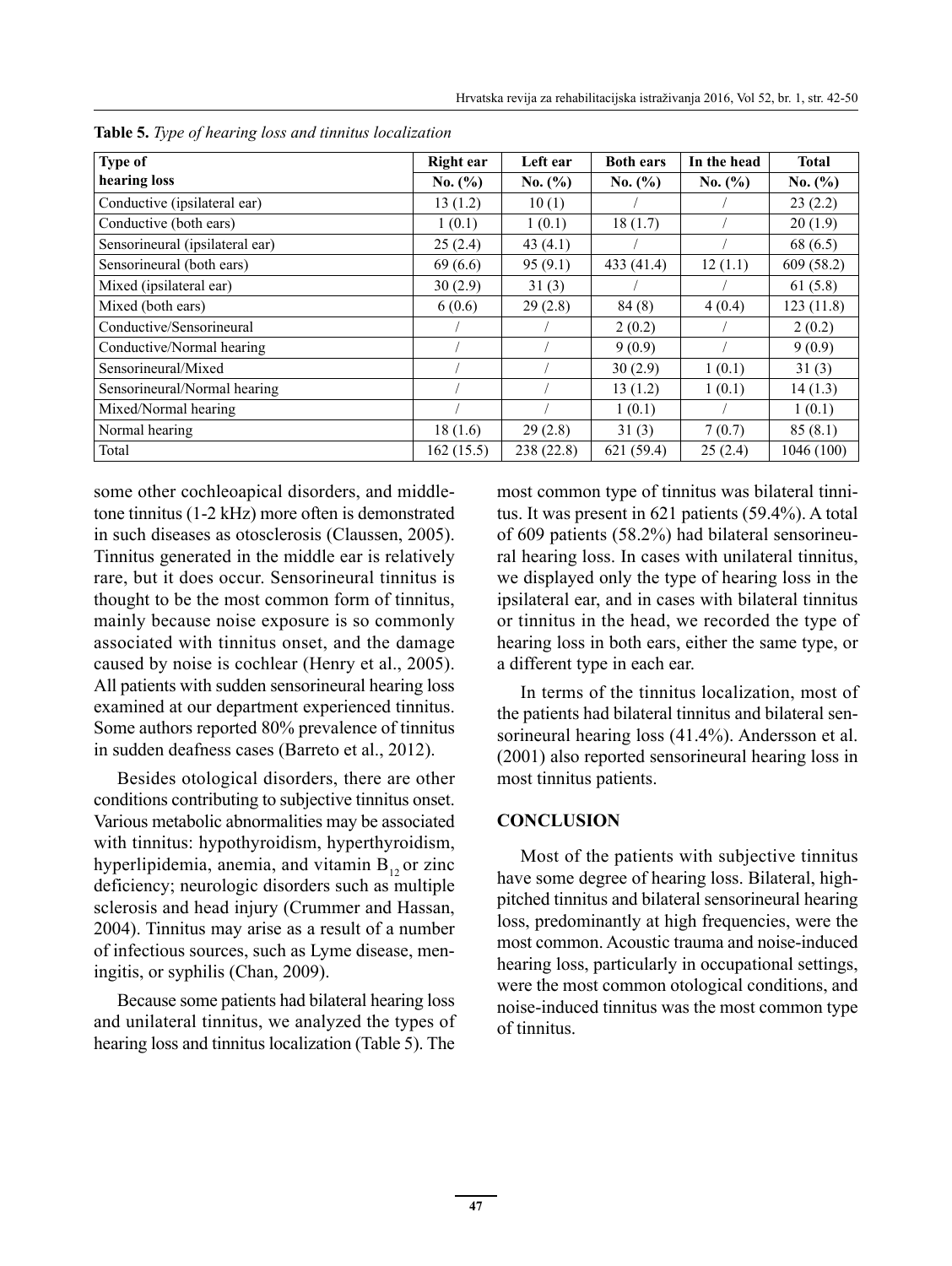#### **REFERENCES**

- Adjamian, P., Sereda, M., Zobay, O., Hall, D.A., Palmer, A.R. (2012): Neuromagnetic indicators of tinnitus and tinnitus masking in patients with and without hearing loss, Journal of the Association for Research in Otolaryngology, 13, 5, 715-731.
- Andersson, G., Vretblad, P., Larsen, H.C., Lyttkens, L. (2001): Longitudinal follow-up of tinnitus complaints, Archives of Otolaryngology-Head & Neck Surgery, 127, 2, 175-179.
- Axelsson, A., Prasher, D. (2000): Tinnitus induced by occupational and leisure noise, Noise & Health, 2, 8, 47-54.
- Baguley, D.M. (2002): Mechanisms of tinnitus, British Medical Bulletin, 63, 1, 195-212.
- Barreto, M.A., Silva, I.B., de Oliveira, C.A., Bahmad, F. Jr. (2012); Intratympanic corticotherapy and tinnitus control after sudden hearing loss, International Tinnitus Journal, 17, 2, 186-193.
- Brozoski, T.J., Bauer, C.A., Caspary, D.M. (2002): Elevated fusiform cell activity in the dorsal cochlear nucleus of chinchillas with psychophysical evidence of tinnitus, The Journal of Neuroscience, 22, 6, 2383-2390.
- Chan, Y. (2009): Tinnitus: etiology, classification, characteristics, and treatment, Discovery Medicine, 8, 42, 133-136.
- Claussen, C.F. (2005): Subdividing tinnitus into bruits and endogenous, exogenous, and other forms, International Tinnitus Journal, 11, 2, 126-136.
- Crummer, R.W., Hassan, G.A. (2004): Diagnostic approach to tinnitus, American Family Physician, 69, 1, 120-126.
- Epp, B., Hots, J., Verhey, J.L., Schaette, R. (2012): Increased intensity discrimination thresholds in tinnitus subjects with a normal audiogram, The Journal of the Acoustical Society of America, 132, 3, EL196-EL201.
- Fabijańska, A., Smurzyński, J., Hatzopoulos, S., Kochanek, K., Bartnik, G., Raj-Koziak, D., et al. (2012): The relationship between distortion product otoacoustic emissions and extended high-frequency audiometry in tinnitus patients. Part 1: Normally hearing patients with unilateral tinnitus. Medical Science Monitor, 18, 12, CR765-CR770.
- Folmer, R.L. (2002): Long-term reductions in tinnitus severity, BMC Ear, Nose and Throat Disorders, 2,1:3.
- Han, B.I., Lee, H.W., Kim, T.Y., Lim, J.S., Shin, K.S. (2009); Tinnitus: characteristics, causes, mechanisms, and treatments, Journal of Clinical Neurology, 5, 1, 11-19.
- Heller, A.J. (2003): Classification and epidemiology of tinnitus, Otolaryngologic Clinics of North America, 36, 2, 239-248.
- Henry, J.A., Dennis, K.C., Schechter, M.A. (2005): General review of tinnitus: prevalence, mechanisms, effects, and management, Journal of Speech, Language, and Hearing Research, 48, 5, 1204-1235.
- Henry, J.A., Zaugg, T.L., Myers, P.J., Kendall, C.J., Michaelides, E.M. (2010): A triage guide for tinnitus, The Journal of Family Practice, 59, 7, 389-393.
- Hoare, D.J., Kowalkowski, V.L., Hall, D.A. (2012): Effects of frequency discrimination training on tinnitus: results from two randomized controlled trials, Journal of the Association for Research in Otolaryngology, 13, 4, 543-559.
- Hoare, D.J., Edmondson-Jones, M., Sereda, M., Akeroyd, M.A., Hall, D. (2014): Amplification with hearing aids for patients with tinnitus and co-existing hearing loss (Review), Cochrane Database of Systematic Reviews, 1, Art. No.: CD010151.
- Ishak, W.S., Zhao, F., Rajenderkumar, D., Arif, M. (2013): Measurement of subtle auditory deficit in tinnitus patients with normal audiometric thresholds using evoked otoacoustic emissions and threshold equalizing noise tests, International Tinnitus Journal, 18, 1, 35-44.
- Kaltenbach, J.A. Neurophysiologic mechanisms of tinnitus, Journal of the American Academy of Audiology, 11, 3, 125-137.
- Kreuzer, P.M., Landgrebe, e M., Schecklmann, M., Staudinger, S., Langguth, B., The TRI Database Study Group. (2012): Trauma-associated tinnitus: audiological, demographic and clinical characteristics, PLOS ONE, 7, 9, e45599.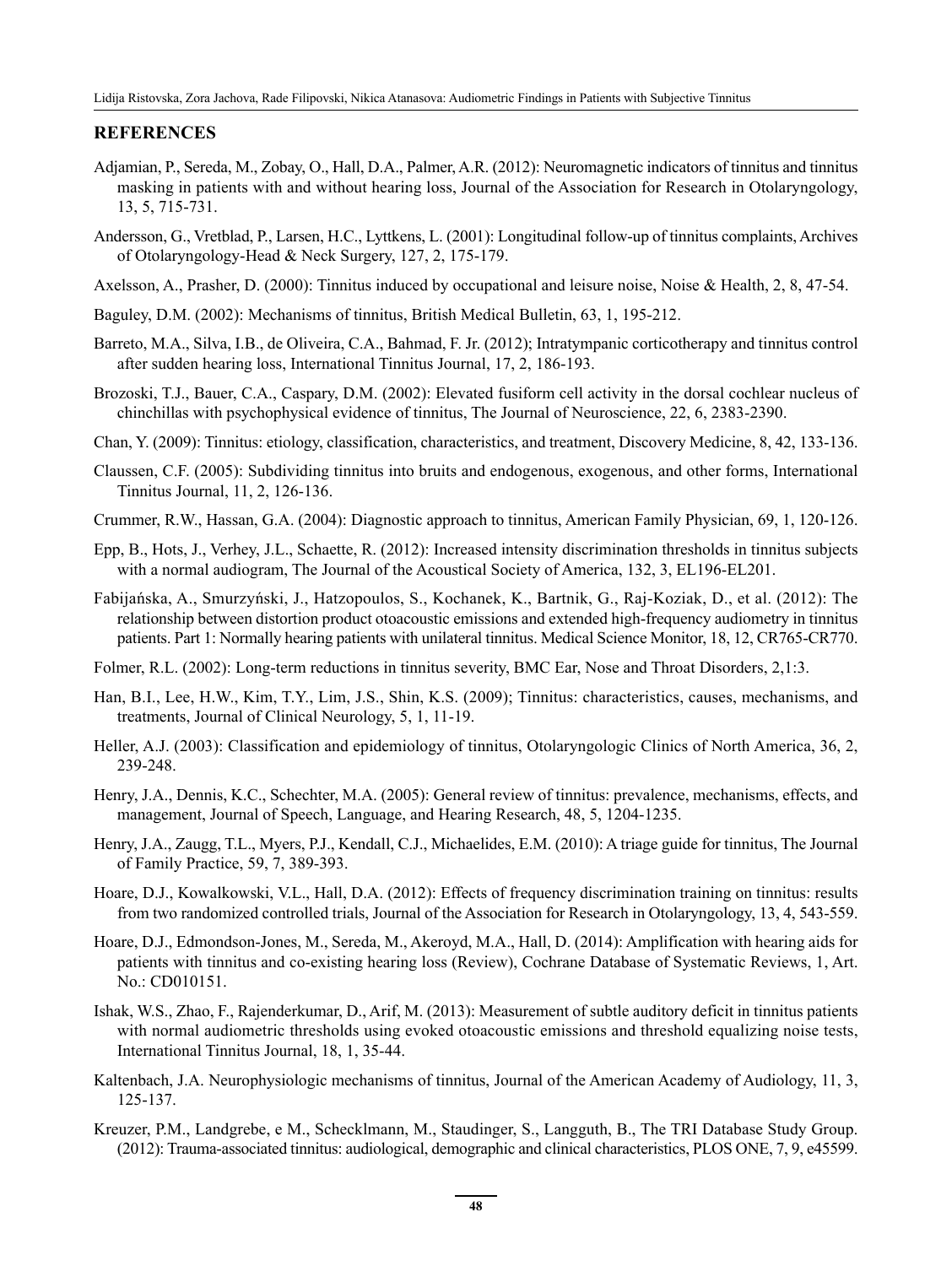- Lockwood, A.H., Salvi, R.J., Burkard, R.F. (2002): Tinnitus, The New England Journal of Medicine, 347, 12, 904-910.
- Martines, F., Bentivegna, D., Di Piazza, F., Martines, E., Sciacca, V., Martinciglio, G. (2010): Investigation of tinnitus patients in Italy: clinical and audiological characteristics, International Journal of Otolaryngology, 2010, ID 265861.
- Newall, P., Mitchell, P., Sindhusake, D., Golding, M., Wigney, D., Hartley, D., et al. (2001): Tinnitus in older people: it is a widespread problem, The Hearing Journal, 54, 11, 14-18.
- Nicolas-Puel, C., Faulconbridge, R.L., Guitton, M., Puel, J-L., Mondain, M., Uziel, A. (2002): Characteristics of tinnitus and etiology of associated hearing loss: a study of 123 patients, International Tinnitus Journal, 8, 1, 37-44.
- Nicolas-Puel, C., Akbaraly, T., Lloyd, R., Berr, C., Uziel, A., Rebillard, G., et al. (2006): Characteristics of tinnitus in a population of 555 patients: specificities of tinnitus induced by noise trauma, International Tinnitus Journal, 12, 1, 64-70.
- Nondahl, D.M., Cruickshanks, K.J., Wiley, T.L., Klein, B.E.K., Klein, R., Chappell, R., et al. (2010): The 10-year incidence of tinnitus among older adults, International Journal of Audiology, 49, 8, 580-585.
- Phillips, J.S., McFerran, D. (2010): Tinnitus retraining therapy (TRT) for tinnitus (Review), Cochrane Database of Systematic Reviews, 3, Art. No.: CD007330.
- Preece, J.P., Tyler, R.S., Noble, W. (2003): The management of tinnitus, Geriatrics & Aging, 6, 6, 22-28.
- Available at: https://www.healthplexus.net/files/content/2003/June/0606tinnitus.pdf
- Accessed on 09 February 2016.
- Rezaee, M., Mojtahed, M., Ghasemi, M., Saedi, B. (2012): Assessment of impulse noise level and acoustic trauma in military personnel, Trauma Monthly, 16, 4, 182-187.
- Roberts, L.E., Eggermont, J.J., Caspary, D.M., Shore, S.E., Melcher, J.R., Kaltenbach, J.A. (2010): Ringing ears: the neuroscience of tinnitus, The Journal of Neuroscience, 30, 45, 14972-14979.
- Roberts, L.E., Husain, F.T., Eggermont, J.J. (2013): Role of attention in the generation and modulation of tinnitus, Neuroscience and Biobehavioral Reviews, 37, 8, 1754-1773.
- Ristovska, L., Jachova, Z., Atanasova, N. (2015): Frequency of the audiometric notch following excessive noise exposure, Archives of Acoustics, 40, 2, 213-221.
- Salvago, P., Ballacchino, A., Agrifoglio, M., Ferrara, S., Mucia, M., Sireci, F. (2012): Tinnitus patients: etiologic, audiologic and psychological profile, Acta Medica Mediterranea, 28, 171-175.
- Schaette, R., McAlpine, D. (2011): Tinnitus with a normal audiogram: physiological evidence for hidden hearing loss and computational model, The Journal of Neuroscience, 31, 38, 13452-13457.
- Shargorodsky, J., Curhan, G.C., Farwell, W.R. (2010): Prevalence and characteristics of tinnitus among US adults, The American Journal of Medicine, 123, 8, 711-718.
- Singh, V. (2014): Historical overview of tinnitus, National Journal of Otorhinolaryngology and Head & Neck Surgery, 2, 11, 1-4.
- Steinmetz, L.G., Zeigelboim, B.S., Lacerda, A.B., Morata, T.C., Marques, J.M. (2009): The characteristics of tinnitus in workers exposed to noise, Brazilian Journal of Otorhinolaryngology, 75, 1, 7-14.
- Weissman, J.L., Hirsch, B.E. (2000): Imaging of tinnitus: a review, Radiology, 216, 2, 342-349.
- Zeman, F., Koller, M., Schecklmann, M., Langguth, B., Landgrebe, M., TRI database study group. (2012): Tinnitus assessment by means of standardized self-report questionnaires: Psychometric properties of the Tinnitus Questionnaire (TQ), the Tinnitus Handicap Inventory (THI), and their short versions in an international and multi-lingual sample, Health and Quality of Life Outcomes, 10:128.